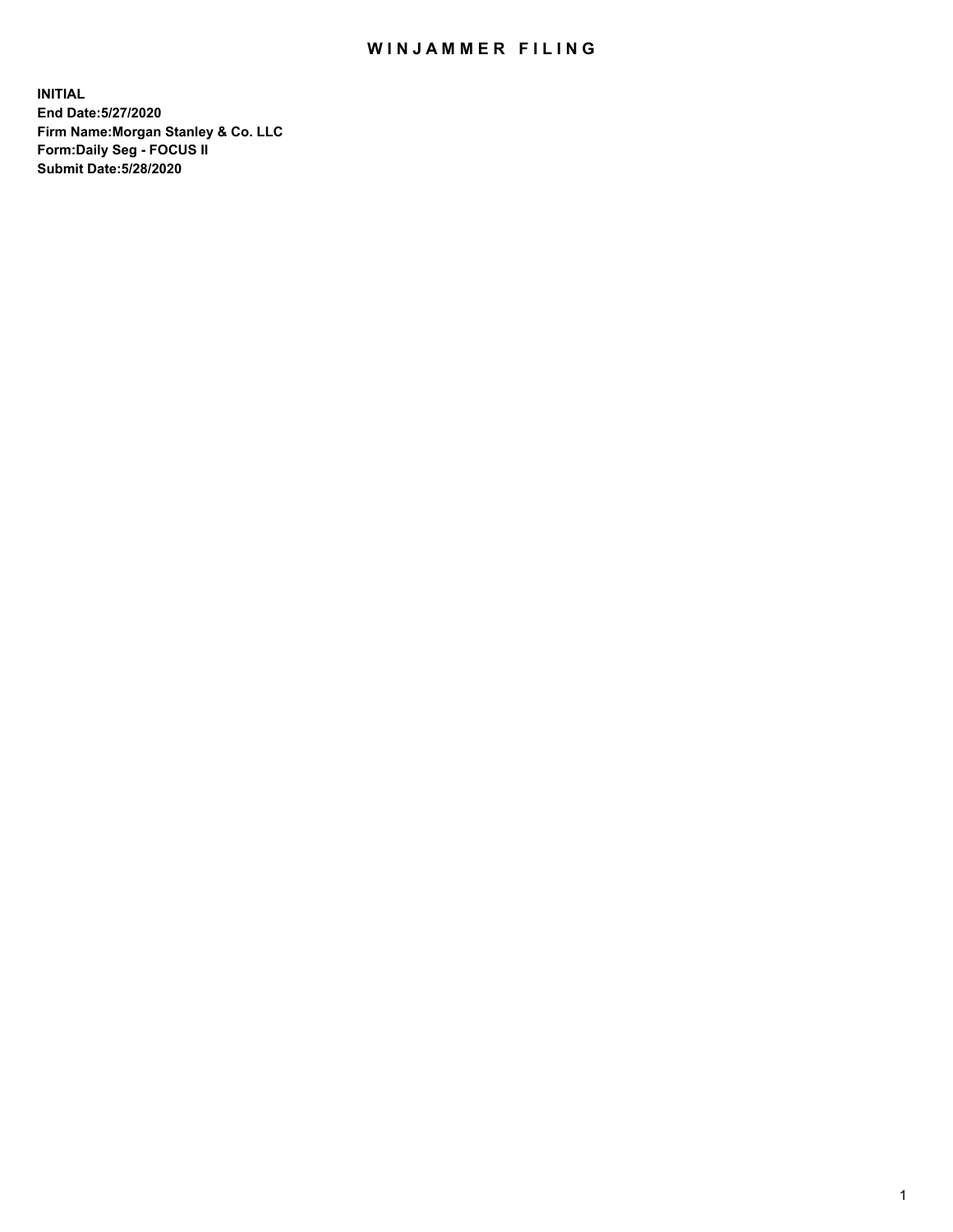**INITIAL End Date:5/27/2020 Firm Name:Morgan Stanley & Co. LLC Form:Daily Seg - FOCUS II Submit Date:5/28/2020 Daily Segregation - Cover Page**

| Name of Company                                                                                                                                                                                                                                                                                                                | Morgan Stanley & Co. LLC                                |
|--------------------------------------------------------------------------------------------------------------------------------------------------------------------------------------------------------------------------------------------------------------------------------------------------------------------------------|---------------------------------------------------------|
| <b>Contact Name</b>                                                                                                                                                                                                                                                                                                            | <b>Ikram Shah</b>                                       |
| <b>Contact Phone Number</b>                                                                                                                                                                                                                                                                                                    | 212-276-0963                                            |
| <b>Contact Email Address</b>                                                                                                                                                                                                                                                                                                   | Ikram.shah@morganstanley.com                            |
| FCM's Customer Segregated Funds Residual Interest Target (choose one):<br>a. Minimum dollar amount: ; or<br>b. Minimum percentage of customer segregated funds required:% ; or<br>c. Dollar amount range between: and; or<br>d. Percentage range of customer segregated funds required between:% and%.                         | 235,000,000<br><u>0</u><br><u>00</u><br><u>00</u>       |
| FCM's Customer Secured Amount Funds Residual Interest Target (choose one):<br>a. Minimum dollar amount: ; or<br>b. Minimum percentage of customer secured funds required:%; or<br>c. Dollar amount range between: and; or<br>d. Percentage range of customer secured funds required between:% and%.                            | 140,000,000<br><u>0</u><br><u>0 0</u><br>0 <sub>0</sub> |
| FCM's Cleared Swaps Customer Collateral Residual Interest Target (choose one):<br>a. Minimum dollar amount: ; or<br>b. Minimum percentage of cleared swaps customer collateral required:% ; or<br>c. Dollar amount range between: and; or<br>d. Percentage range of cleared swaps customer collateral required between:% and%. | 92,000,000<br><u>0</u><br><u>00</u><br>00               |

Attach supporting documents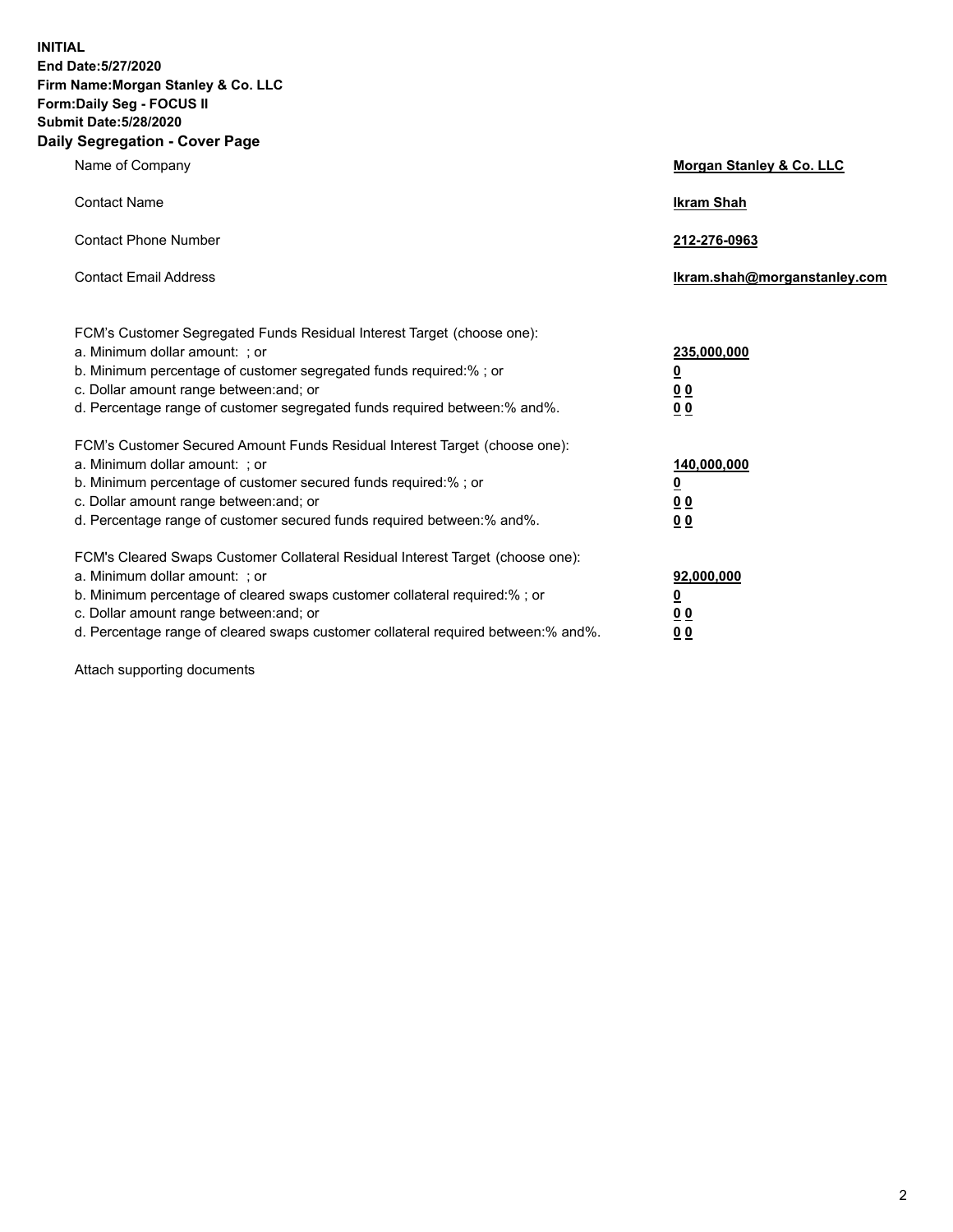## **INITIAL End Date:5/27/2020 Firm Name:Morgan Stanley & Co. LLC Form:Daily Seg - FOCUS II Submit Date:5/28/2020 Daily Segregation - Secured Amounts** Foreign Futures and Foreign Options Secured Amounts Amount required to be set aside pursuant to law, rule or regulation of a foreign government or a rule of a self-regulatory organization authorized thereunder **0** [7305] 1. Net ledger balance - Foreign Futures and Foreign Option Trading - All Customers A. Cash **4,178,588,906** [7315] B. Securities (at market) **2,933,004,515** [7317] 2. Net unrealized profit (loss) in open futures contracts traded on a foreign board of trade **440,082,645** [7325] 3. Exchange traded options a. Market value of open option contracts purchased on a foreign board of trade **4,668,651** [7335] b. Market value of open contracts granted (sold) on a foreign board of trade **-12,387,418** [7337] 4. Net equity (deficit) (add lines 1. 2. and 3.) **7,543,957,299** [7345] 5. Account liquidating to a deficit and account with a debit balances - gross amount **104,867,005** [7351] Less: amount offset by customer owned securities **-98,440,710** [7352] **6,426,295** [7354] 6. Amount required to be set aside as the secured amount - Net Liquidating Equity Method (add lines 4 and 5) **7,550,383,594** [7355] 7. Greater of amount required to be set aside pursuant to foreign jurisdiction (above) or line 6. **7,550,383,594** [7360] FUNDS DEPOSITED IN SEPARATE REGULATION 30.7 ACCOUNTS 1. Cash in banks A. Banks located in the United States **377,391,437** [7500] B. Other banks qualified under Regulation 30.7 **285,169,951** [7520] **662,561,388** [7530] 2. Securities A. In safekeeping with banks located in the United States **809,221,216** [7540] B. In safekeeping with other banks qualified under Regulation 30.7 **0** [7560] **809,221,216** [7570] 3. Equities with registered futures commission merchants A. Cash **11,936,977** [7580] B. Securities **0** [7590] C. Unrealized gain (loss) on open futures contracts **1,565,502** [7600] D. Value of long option contracts **0** [7610] E. Value of short option contracts **0** [7615] **13,502,479** [7620] 4. Amounts held by clearing organizations of foreign boards of trade A. Cash **0** [7640] B. Securities **0** [7650] C. Amount due to (from) clearing organization - daily variation **0** [7660] D. Value of long option contracts **0** [7670] E. Value of short option contracts **0** [7675] **0** [7680] 5. Amounts held by members of foreign boards of trade A. Cash **3,772,363,769** [7700] B. Securities **2,123,783,299** [7710] C. Unrealized gain (loss) on open futures contracts **438,517,143** [7720] D. Value of long option contracts **4,668,651** [7730] E. Value of short option contracts **-12,387,418** [7735] **6,326,945,444** [7740] 6. Amounts with other depositories designated by a foreign board of trade **0** [7760] 7. Segregated funds on hand **0** [7765] 8. Total funds in separate section 30.7 accounts **7,812,230,527** [7770] 9. Excess (deficiency) Set Aside for Secured Amount (subtract line 7 Secured Statement **261,846,933** [7380]

10. Management Target Amount for Excess funds in separate section 30.7 accounts **140,000,000** [7780]

Page 1 from Line 8)

11. Excess (deficiency) funds in separate 30.7 accounts over (under) Management Target **121,846,933** [7785]

3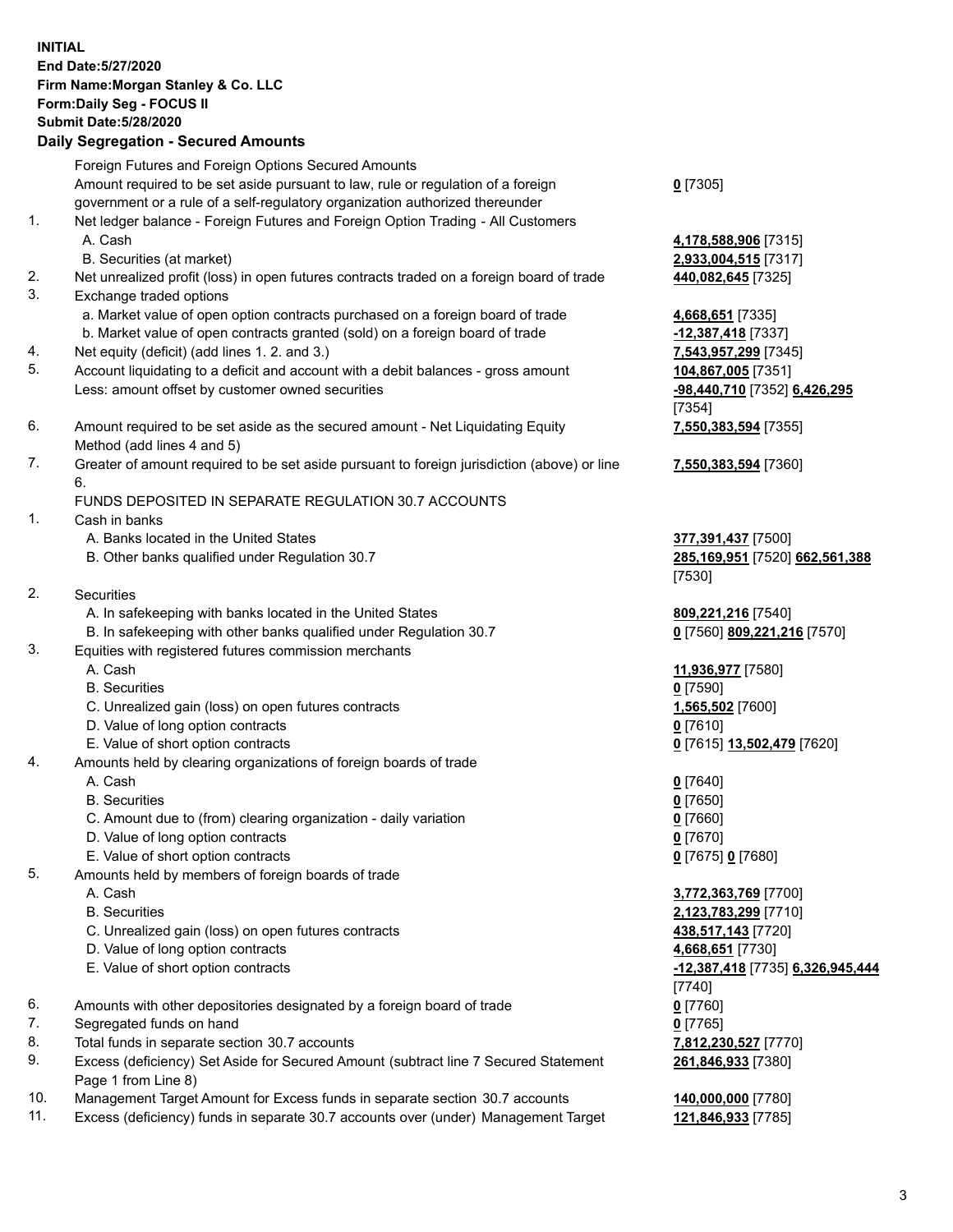**INITIAL End Date:5/27/2020 Firm Name:Morgan Stanley & Co. LLC Form:Daily Seg - FOCUS II Submit Date:5/28/2020 Daily Segregation - Segregation Statement** SEGREGATION REQUIREMENTS(Section 4d(2) of the CEAct) 1. Net ledger balance A. Cash **14,387,868,393** [7010] B. Securities (at market) **8,620,106,359** [7020] 2. Net unrealized profit (loss) in open futures contracts traded on a contract market **2,876,048,690** [7030] 3. Exchange traded options A. Add market value of open option contracts purchased on a contract market **563,056,241** [7032] B. Deduct market value of open option contracts granted (sold) on a contract market **-479,997,030** [7033] 4. Net equity (deficit) (add lines 1, 2 and 3) **25,967,082,653** [7040] 5. Accounts liquidating to a deficit and accounts with debit balances - gross amount **286,706,191** [7045] Less: amount offset by customer securities **-283,960,030** [7047] **2,746,161** [7050] 6. Amount required to be segregated (add lines 4 and 5) **25,969,828,814** [7060] FUNDS IN SEGREGATED ACCOUNTS 7. Deposited in segregated funds bank accounts A. Cash **3,544,803,071** [7070] B. Securities representing investments of customers' funds (at market) **0** [7080] C. Securities held for particular customers or option customers in lieu of cash (at market) **1,528,584,964** [7090] 8. Margins on deposit with derivatives clearing organizations of contract markets A. Cash **14,032,498,757** [7100] B. Securities representing investments of customers' funds (at market) **0** [7110] C. Securities held for particular customers or option customers in lieu of cash (at market) **7,091,521,395** [7120] 9. Net settlement from (to) derivatives clearing organizations of contract markets **263,322,483** [7130] 10. Exchange traded options A. Value of open long option contracts **563,056,241** [7132] B. Value of open short option contracts **-479,997,030** [7133] 11. Net equities with other FCMs A. Net liquidating equity **14,063,700** [7140] B. Securities representing investments of customers' funds (at market) **0** [7160] C. Securities held for particular customers or option customers in lieu of cash (at market) **0** [7170] 12. Segregated funds on hand **0** [7150] 13. Total amount in segregation (add lines 7 through 12) **26,557,853,581** [7180] 14. Excess (deficiency) funds in segregation (subtract line 6 from line 13) **588,024,767** [7190] 15. Management Target Amount for Excess funds in segregation **235,000,000** [7194]

16. Excess (deficiency) funds in segregation over (under) Management Target Amount Excess

**353,024,767** [7198]